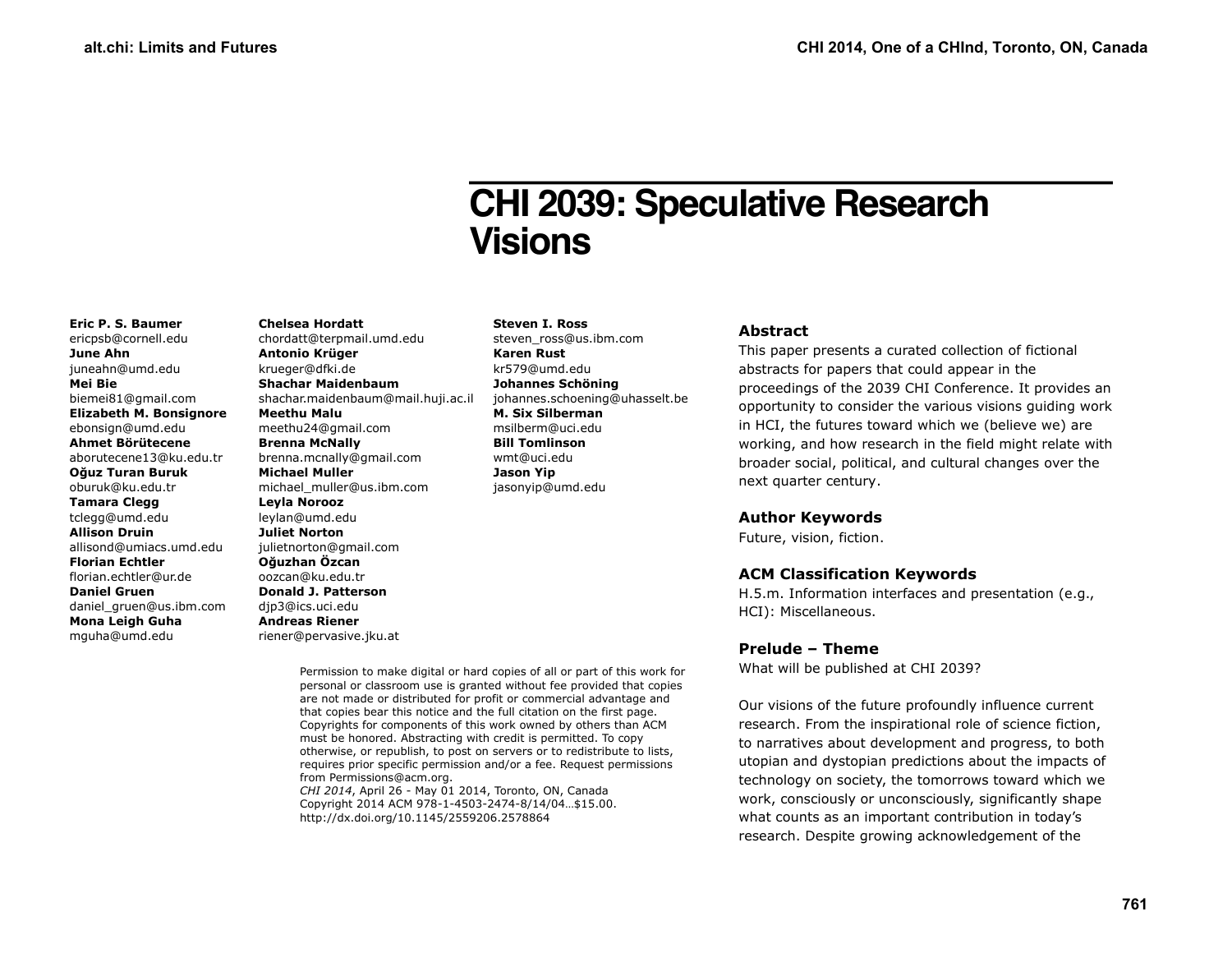importance of identifying and discussing such visions and their impacts  $[1,2,3,4]$ , relatively few venues as yet provide the opportunity to consider what will constitute rigorous, publishable research in the future. This paper provides such an opportunity by considering what might be published at CHI 25 years from now.

The choice of a 25-year interval intentionally makes for a time point that is simultaneously both proximal and distant. Many of those who currently attend and publish at CHI will likely be alive and publishing in 2039. Conversely, papers published 25 years ago at CHI in 1989, long before smartphones, social media, and even the Internet, can feel almost as alien as some in this collection [5].

These abstracts were collected by soliciting submissions via the CHI-ANNOUNCEMENTS mailing list. The call asked authors to submit abstracts for "papers that might appear, will appear, should appear, or perhaps should not appear in the proceedings of the 2039 ACM CHI Conference."

The call resulted in submission of 33 abstracts. As described in the call for submissions, the criteria guiding selection of abstracts included "their ability to represent a diversity of guiding research visions, their excitatory or provocative potential, the space allotted by the CHI extended abstracts format, and the likelihood of engendering conversations about the future of HCI." The selection and curation process began with this paper's first author removing names and affiliations from all abstracts and reading through each. After reading all abstracts, they were sorted into three groups: "likely" to be included, "unlike" to be included, and "uncertain" about inclusion. The first

author then reread the abstracts in each group, occasionally changing the group in which an abstract was placed.

All the abstracts in the "likely" group were then arranged in an effort to create a larger narrative structure. The goal was not to tell a story but instead to see each abstract as a movement in a musical composition, each providing a different variation on a theme, sometimes with resonances among different movements' variations. During the organizing process, if an abstract did not seem to fit well with the rest of the collection, it was moved to the "uncertain" or "unlikely" group. Conversely, if it felt as if there were gaps in the collection, abstracts were selected from the "uncertain" or "unlikely" groups to fill perceived gaps in the flow of the piece.

Thus, this process should not be seen as one of review but one of curation. The inclusion or exclusion of any particular abstract should not be seen as a judgment of its quality. Rather, the process was intended to select abstracts not that allowed for creating a thematic flow but also that hung together as a coherent whole. Ultimately, this process resulted in 15 abstracts being chosen for inclusion in this collection.

The abstracts included here span a variety of topics and application domains, from neural implants and memory manipulation, to bioengineering and body augmentation, to long-distance- and inter-species collaboration. Some provoke, some entertain, some insult, some condemn, some inspire. Navigating a space between science fiction, design fiction, and social fiction, these abstracts collectively represent a variety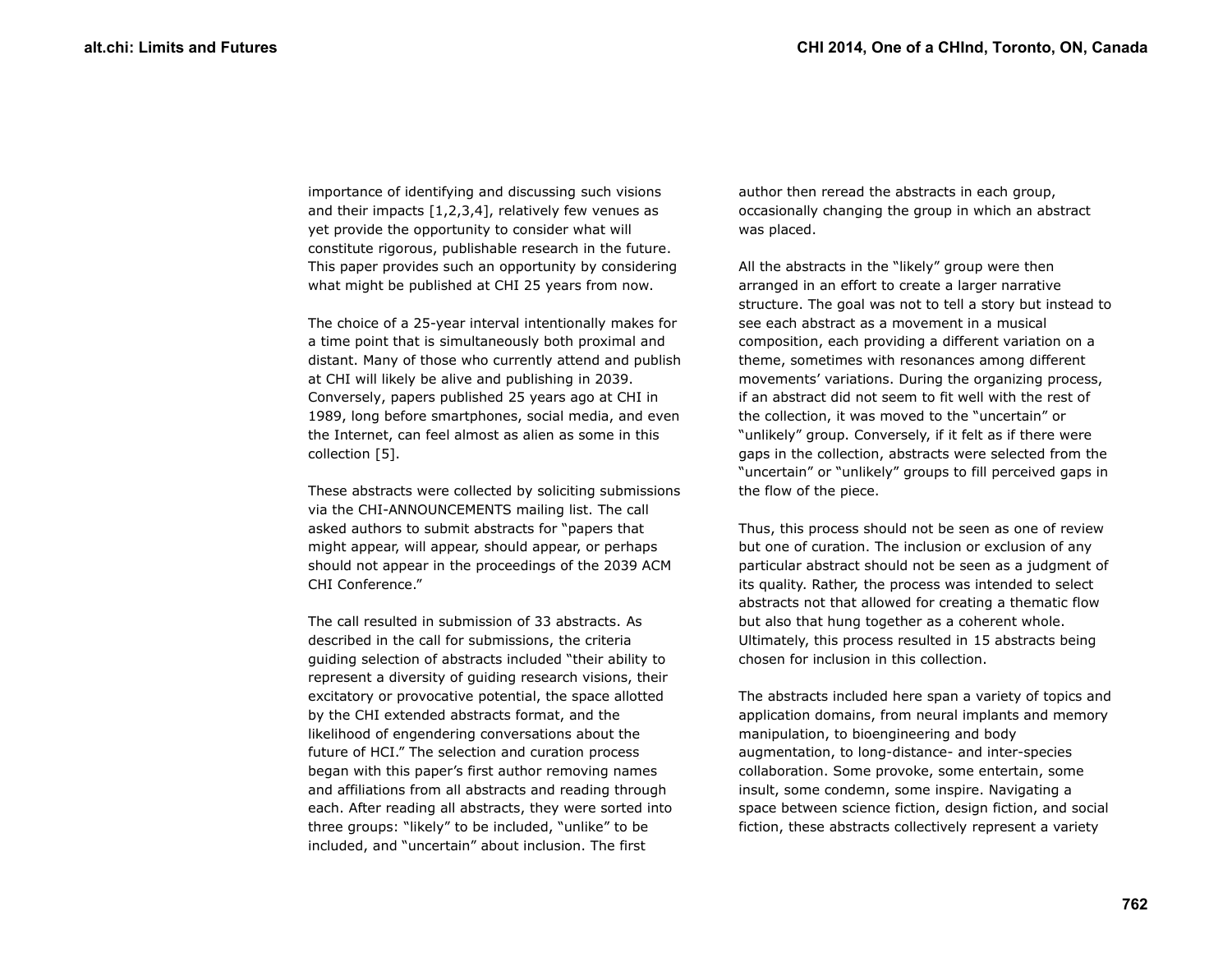of visions for what the next quarter century of research in HCI might hold.

#### **Abstracts – Variations**

NEURAL INTERACTION THROUGH VISUALLY IMAGINED SHAPES *Florian Echtler || University of Regensburg* Delivering visual information to the human brain through direct neural stimulation of the optical nerve is now becoming commonplace. However, interaction with such a system is still performed through relatively slow methods such as sub-vocalization of speech or slight muscle movements. In this paper, we present a novel approach to performing interaction via a neural interface: by visually imagining simple geometric shapes such as a circle or a square, the user can issue commands to the system with very low latency. To this end, we adapt existing nanoprobes inserted into the user's visual cortex in order to extract a low-resolution image of what the "mind's eye" sees. After an individual training and calibration phase, simple computer vision methods can then be used to determine the visualized

<span id="page-2-0"></span>

Figure 1: Reconstructed outdoor scene with visually imagined "get directions" command (red circle). Effective resolution is approximately 100 x 80 pixels.

shape. A preliminary evaluation with 3 volunteers shows significant performance gains over more traditional means of interaction (Figure [1\)](#page-2-0).

TWENTY YEARS OF AUTONOMOUS DRIVING: A REVIEW *Andreas Riener || Institute for Pervasive Computing, Johannes Kepler University Linz* The first self-driving car cruised on our roads in 2019. Now, 20 years after, it is time to review how this innovation has changed our mobility behavior. This article sheds light on the topic from two sides, the driver (questionnaire analysis) and the car (trace data analysis). It compares statistics from NHTSA, the European Road Safety Unit, and the Chinese Ministry of Transport (MOT), as well as corresponding drivers from before (2016) and after (2036) the broad application of autonomous driving. The results are controversial: 1) fewer people own a private car (US/Europe/China: -17%/-29%/+3%), as cars can be ordered online and returned after for use by other drivers; 2) self-driving cars save lives  $(+2\%/+4\%/+1\%)$  and improve on driving efficiency, as they eliminate the unpredictability of drivers; 3) driving is no longer perceived as fun, leading to changes in recreational activities, 4) drivers no longer have a social relationship with their cars and do not spend time on grooming or money on upgrades. As a consequence, the rate of outages increased, on average, by 8% compared to 2016 figures.

INTERNET OF PERSONAL THINGS VS. PERSONNET: WHICH MENTAL MODEL IS EASIER TO LEARN? *Michael Muller || IBM Research* We conducted user experience simulations using UxSims to compare two theories: IOPT (Internet Of Personal Things) and PN (PersonNet of personal objects). The UxSims generated three contrasting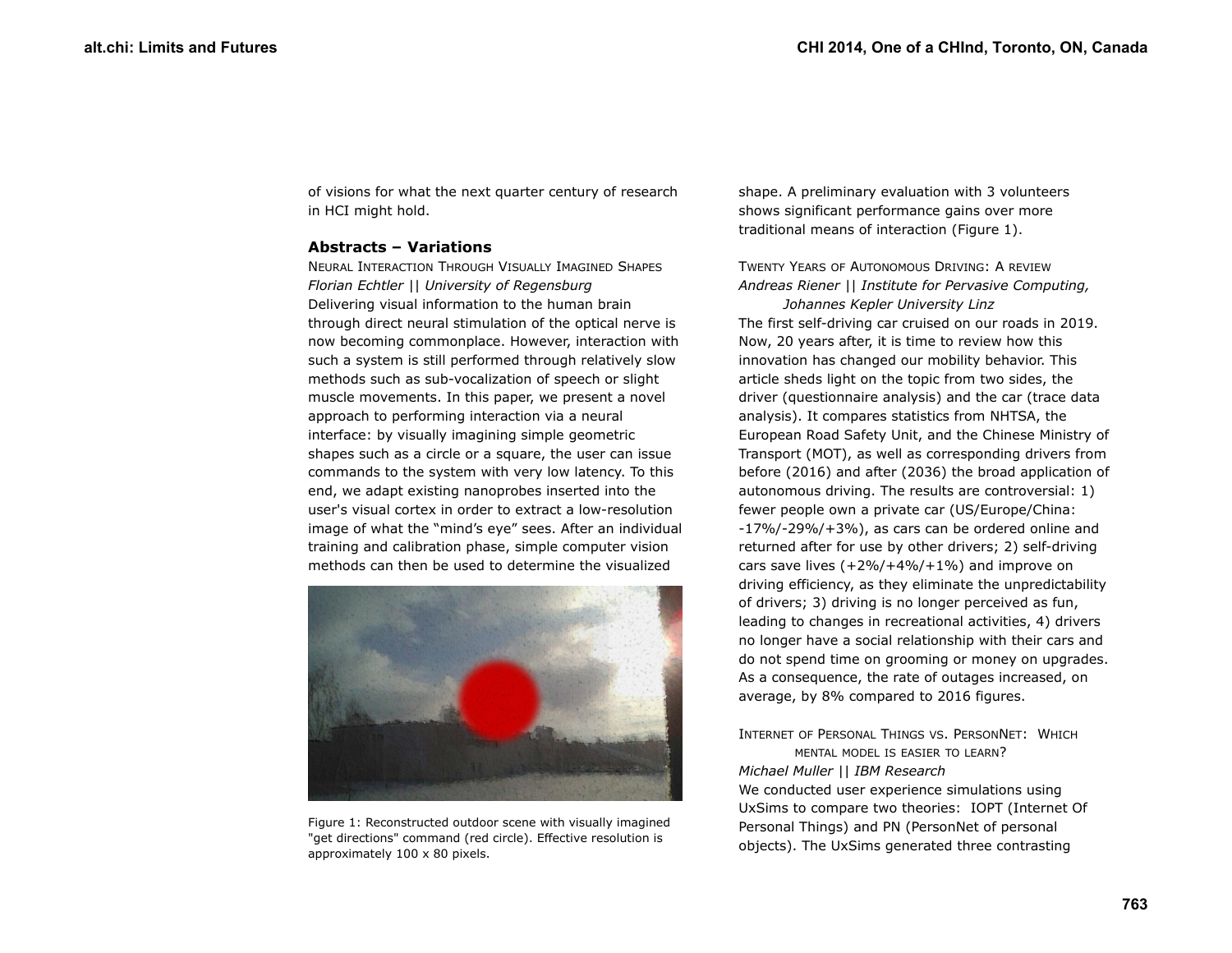predicted emotion patterns for listening experiences. We obtained EmoPat evaluations from three potential human user groups (composers, mixnet creators, and listeners) and two musicbot groups (mymuse and crowdthump). Composers had the highest EmoPat ratings for collections of highly-similar tracks, while listeners and mixnet creators had higher ratings for diverse aggregations of tracks. The two musicbot groups took an intermediate position along the similarity-to-dissimilarity dimension. We discuss implications for design of future musicbots.



<span id="page-3-0"></span>Figure 2: The evolution of humans hands. Chimpanzee's hand (left), homo sapiens collaboration did decades ago. These robotic, social, hand (middle), homo technicus hand (2039 A.D.) (right) based on [6].

USING MOBILE TOUCH INTERFACES WITH MORE THAN 10 FINGERS: A LARGE SCALE STUDY ON HOW PEOPLE WITH ADDITIONAL FINGERS USE MOBILE **TOUCHSCREENS** 

#### *Johannes Schöning1, Antonio Krüger<sup>2</sup> || <sup>1</sup>Hasselt University, <sup>2</sup>DFKI GmbH*

Advancements in personal bio engineering have led to the mass production of low-cost extra body parts, as demonstrated for instance by artist Stelarc in the early  $21<sup>st</sup>$  century. Nowadays, people can easily afford extra fingers to extend their interaction possibilities with various interfaces. Previous work studied how these extra fingers can increase performance and precision when interacting with various digital systems. In this paper we present the first large-scale study over a period of one year with 124 users that had 13.4 fingers on average. We investigate how different hand and finger configurations can help people interacting with computer systems and explore users' strategies and motivations. We found out that the optimal finger count is 12.5, with 6 normal-sized fingers on each hand and the dominant hand having an extra half-sized finger that can be moved with 6 DoF (Figure [2\)](#page-3-0).

BEING THERE IN 2039: EMBODIED CO-DESIGN WITH CHILDREN *Allison Druin, Beth Bonsignore, Mona Leigh Guha,* 

> *Tamara Clegg, June Ahn, Jason Yip, Leyla Norooz, Brenna McNally, Chelsea Hordatt, Mei Bie, Meethu Malu, Karen Rust || University of Maryland*

Today's children expect to design their new technologies with children from around the world as well as across town. Currently, advances in telepresence technologies support remote yet embodied co-design techniques as easily as our face-to-face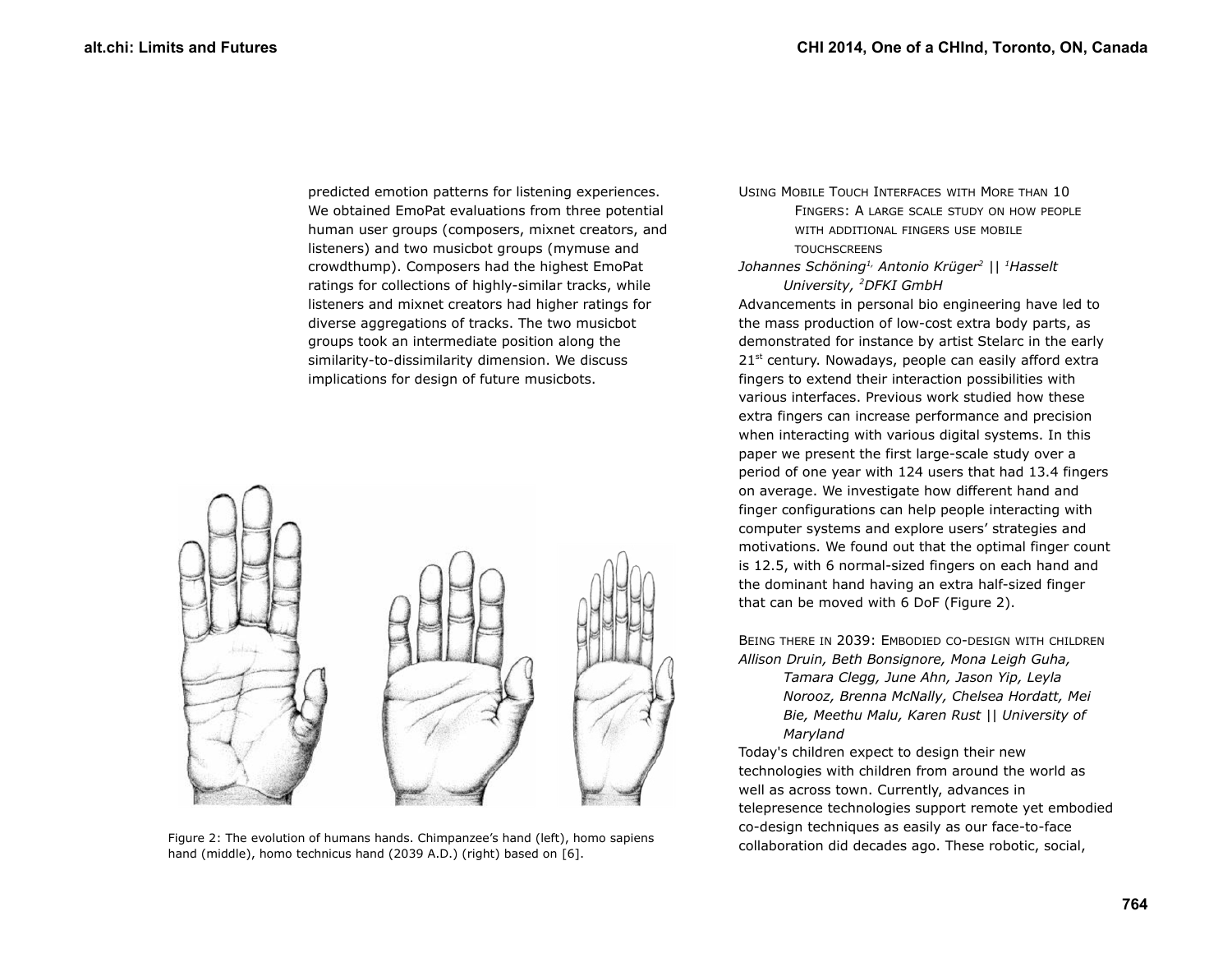and distributed technologies are not only welcomed by children, parents, and educators; they are the norm. Flash-mob co-design sessions between children and adults across India, the EU, and Antarctica are now commonplace. As designers continuously iterate and elaborate upon low-tech prototypes, they share via globally positioned 3D printers. Despite these technological advancements, researchers continue to struggle with understanding how differences in culture, resources, and a 'sense of place' can act as barriers to empowering co-design. In this video-paper, we apply a culture-sensitive lens to the now classic *extreme ethnographic* approach to highlight how nuances in cultures and native locales can both enrich and confound co-design with children.

### PLANTASTIC: SOCIAL NETWORKING FOR BACK YARD FOOD PRODUCTION

*Juliet Norton, Six Silberman, Don Patterson, Bill Tomlinson || University of California, Irvine* Increasing food insecurity, the rising cost of fossil fuels, and the natural resource tariffs being imposed by local governments have led to growing interest in back yard food production. Usage of systems such as the Plant Guild Composer, Grainiacs, and AgroforestryBook, which provide IT support for such efforts, has skyrocketed over the past several years. Related literature has demonstrated that the ecosystems designed by these tools would benefit from interaction (pollination, pest deterrence, nutrient gathering). This paper describes a system, called Plantastic, that makes friend connections across the online profiles of each of the plants in the ecosystems designed by these three tools. An evaluation with ten backyard gardens over two growing seasons suggests that integrating plant

social networks increases yields by 4-12%, depending on proximity.

BORROWING ANCIENT CLUES FOR TODAY'S MORPHING MEDIA *Ahmet Börütecene, Oğuzhan Özcan || Design Lab, Koç University*



<span id="page-4-0"></span>Figure 3: Creating hand-made visual content on current morphing media by engraving.

Since the invention of image recording, our thinking on visual content creation has been conditioned mostly by flat surfaces. Alternative studies conducted to break this conditioning remained as experiments for lack of technology. However, today's media surfaces are able to assume any kind of shape, to "record without a camera" and "reflect like a mirror" what they see, and to offer every kind of interaction. This allows us to regain the previously lost possibility to create handmade visual content by engraving literally on media surfaces themselves, as was the case with craftsmanship methods in ancient times. In order to achieve this, though, we need to thoroughly understand the creative processes in those ages and learn from them. This article, by re-reading non-flat content creation from ancient times, investigates what kind of clues we should collect for current morphing media content (Figure [3\)](#page-4-0).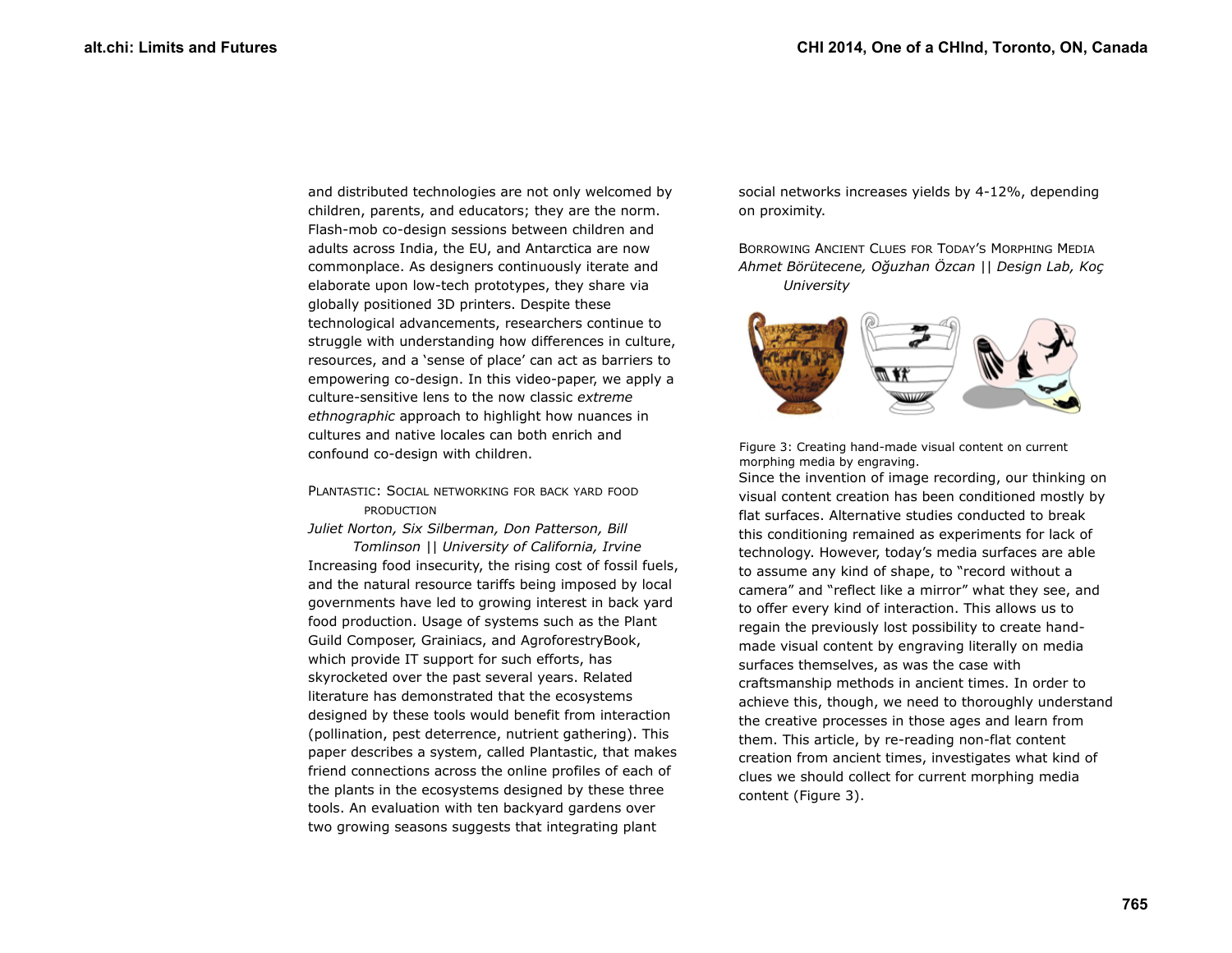THE DISTANCE MATTERS HYPOTHESIS IN EARTH-LUNAR NEAR-SYNCHRONOUS N-MEETINGS *Michael Muller || IBM Research* N-meetings emerged as a distributed form of e-meeting with role-based advantages in handling temporal and spatial challenges. However, long-term delays in synchronous meetings remain a challenge, especially for lunar members of earth-based teams. We compare two n-meeting protocols: a "fairness" protocol in which we inject earth-lunar equivalent delays into all messages (including earth-to-earth messages) vs. a "differential" protocol that assigns n-meeting roles according to actual or anticipated transmission delays. Unsurprisingly, the fairness protocol leads to better team satisfaction ratings for n-meetings with few role distinctions. More interestingly, the fairness protocol also leads to higher productivity assessments among these n-meetings.

#### WHAT YOU AND I REMEMBER?

*Shachar Maidenbaum || Hebrew University* Memory sharing is becoming part of every-day life, from education, to legal testimony, to social and even self-sharing. However, since current memory sharing interfaces only through existing sensory i/o channels to the brain, only the originator's series of multisensory perceptions are shared, not the actual memory. Thus, the receiver's experience of the memory might be significantly different. Here, we suggest a calibration algorithm based on a series of events, ranging from simple single-sensory stimuli to complex real-world scenarios. Participants (N=300) each underwent 75 events, and their sensory i/o were fully recorded. We then compared users' experiences with the same memory from different sources, including their own. We found that users easily recognized their own memories

of the event when experiencing unprocessed memories (83%,p<3E-17), but when memories were calibrated to them their ability to recognize their own memory dropped significantly (41%,p<2E-5). This result has significant ramifications both for practical legal purposes, for generating synthetic machine "memories," for interacting in social memory-networks, and for our general understanding of memory and the uniqueness of our world perception.

MY LIVER AND MY KIDNEYS COMPARED NOTES: USER

ACCEPTANCE OF COLLABORATIVE RECOMMENDATIONS FROM INDWELLING MONITORS

#### *Michael Muller || IBM Research*

Indwelling organ monitors can now be connected via personal ArterioNets. Using a temporary implant, we provided an external server where the output of each organ monitor was processed. In that server, we simulated enhanced inference engines that could one day be included inside each organ monitor. Our server also provided simulated ArterioNet communication protocols for data aggregations among the simulated inference engines. This architecture permitted an exploration of future inference networks built on top of ArterioNets. We computed simple health recommendations to users, using our servers' simulations based on each user's own organ monitors. While most users were skeptical, many users proposed additional features that could lead to greater acceptance and compliance with such recommendations.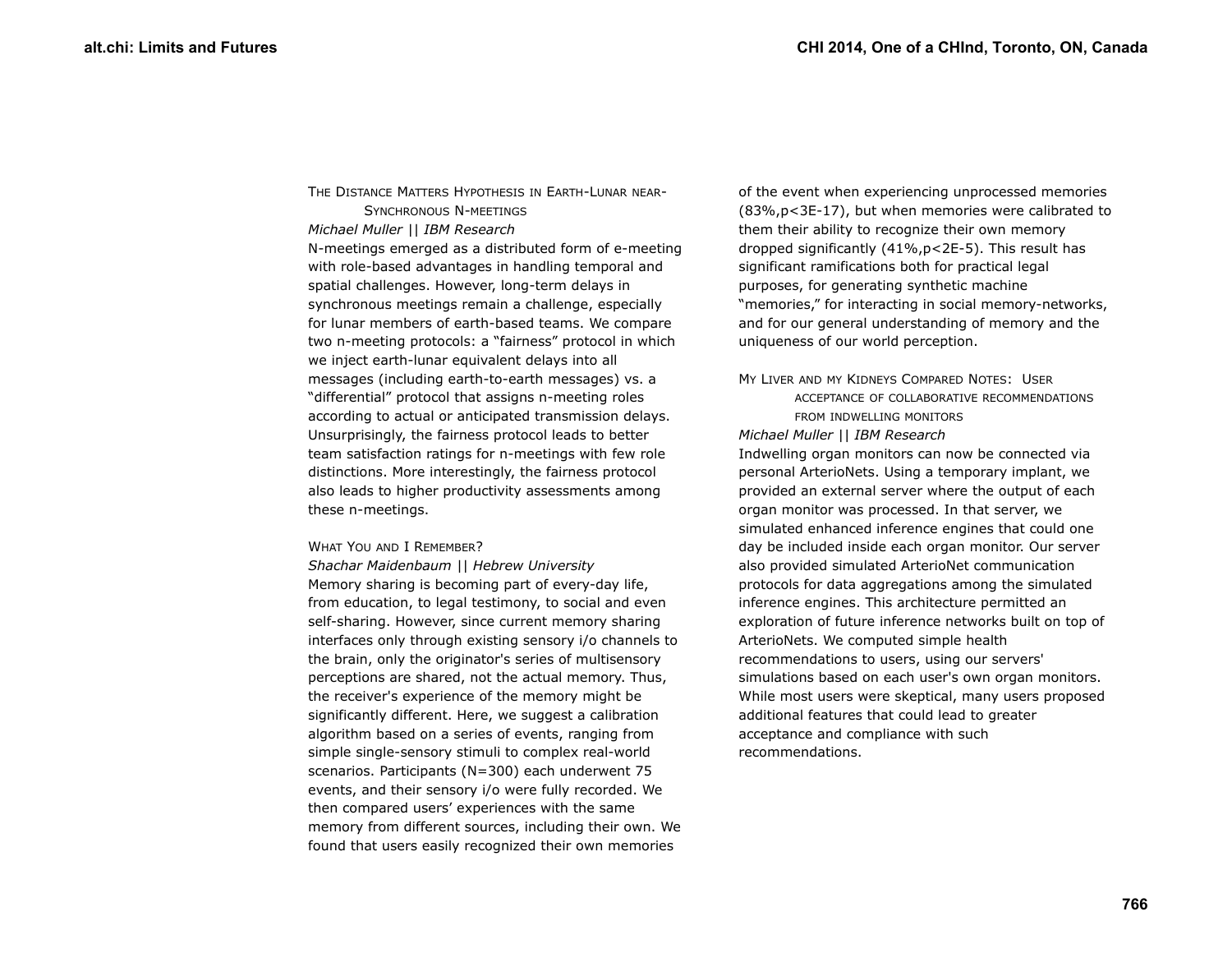TELLING THE TREES WHEN WE'RE HUNGRY: A NOVEL INTERFACE TO CONNECT CALENDARS TO SOLAR POWERED RESOURCE-PRODUCTION SYSTEMS *Bill Tomlinson || University of California, Irvine* The downward spiral of the global economy over the past two decades has created an array of challenges for human wellbeing. New innovations, however, have addressed some of the human concerns that have arisen as a result. A well-known example is the rapid proliferation of the "Sun Tree" – a mechanical/electronic device shaped like a tree that uses solar energy to collect water vapor and CO2 from the air, synthesize complex carbohydrates, and provide both food and water for human use. This paper describes a novel interface for Sun Trees that enables those devices to integrate with the calendar systems of frequent users, predict likely future usage, and thereby reduce waste by allowing the Trees to store energy in their batteries and only produce resources when they are likely to be needed.

SOMETHING DOESN'T SMELL RIGHT: HOW DO YOU KNOW WHEN A THOUGHT ISN'T YOURS?

*Daniel Gruen || IBM Research* The growing use of implantable memory jogs and inforetrievers introduces challenging questions about personal initiative and the provenance of one's thoughts. This is of particular concern with implants provided by providers who still derive much of their revenue from advertising, and the socioeconomic communities where use of such commerciallysponsored devices is most prevalent. We explored use of adjunct sensory channels, by accompanying sponsored information with a distinctive taste or smell, as hints that a thought had been influenced by an external entity. Most subjects learned to recognize such indications as triggers for skepticism, with smell proving most effective in practice. A second experiment showed how sensory nuances could be used to effectively indicate the source of external influence, such as from a commercial vs. a political entity, and the level of influence exercised.

PIXLAY: INTERACTION WITH MATERIALITY OF MEDIA OBJECTS AND CO-LOCATED USERS *Oğuz Turan Buruk, Oğuzhan Özcan || Design Lab, Koç University*





<span id="page-6-0"></span>Influenced by flat displays, we comprehend media objects as virtual presences. Moreover, flat displays let the interaction with media occur only between humans and computers. However, recent studies in the 2030s, on nano-robotic displays, constitute space for designing a novel interactive media environment comprising Figure 4: Interaction possibilities introduced by Pixlay.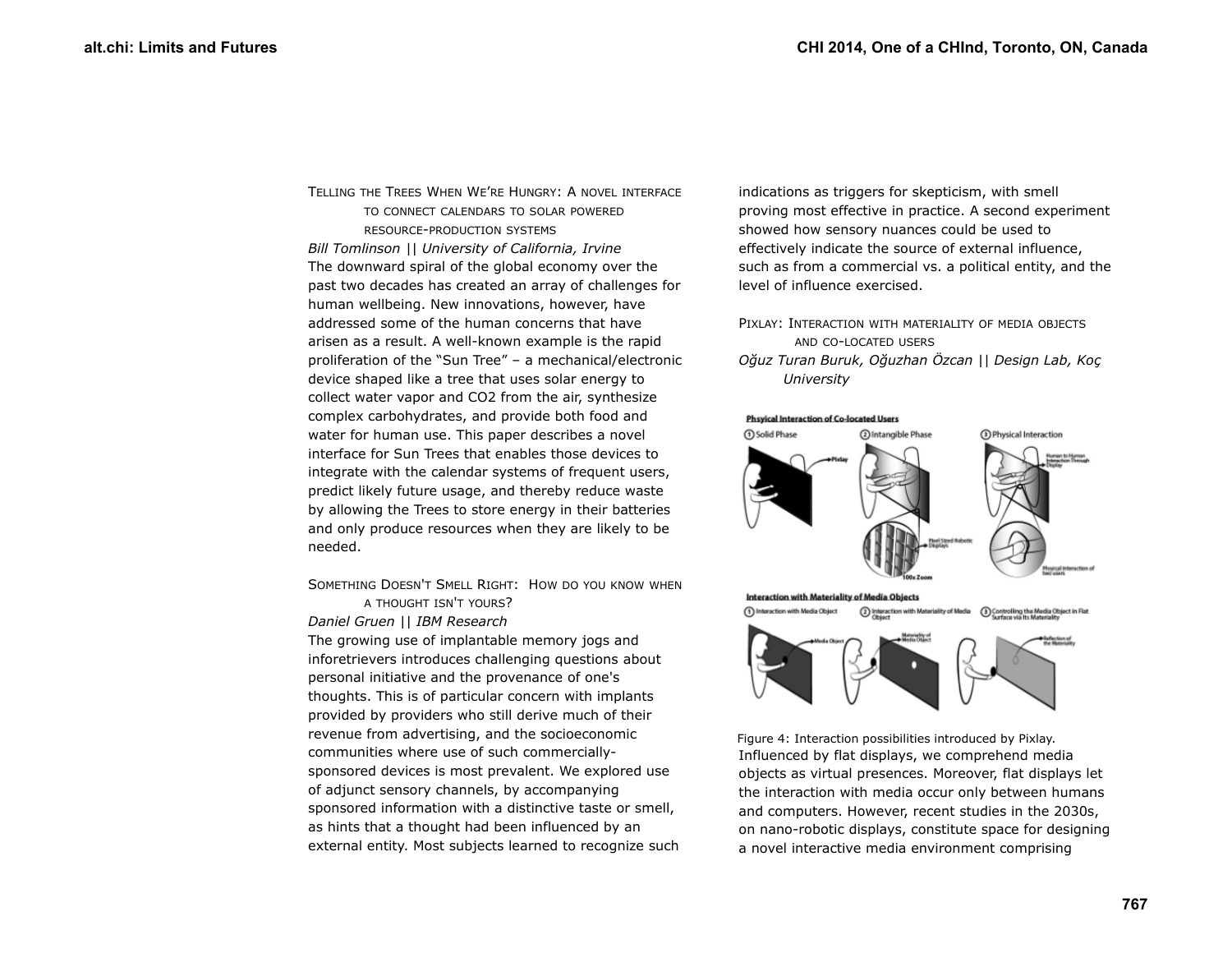Pixlays. Pixlay is a display capable of creating a transition between solid and intangible phases as well as of double-sided usage by making use of nano-robotic displays which replace every pixel in the display. This property makes it possible for users to interact with the materiality of media objects beyond their virtual presence and with co-located users physically, letting them penetrate the display via physical impact. The opportunities presented by this kind of system can be understood concretely if the interaction patterns in traditional shadow play are analyzed, since it encapsulates a similar interactive structure among puppets (materiality of media objects), puppets' shadows (media objects),the puppeteer and spectators (users). In this paper we propose interaction patterns for a novel interactive environment comprising Pixlays by extracting interaction patterns from traditional shadow play (Figure [4\)](#page-6-0).

## SEEING THE MALL THROUGH A FACEPLATE: UNDERSTANDING INTER-SPECIES SHOPPING EXPERIENCES *Michael Muller<sup>1</sup> , Ch'k'sh' F'''an<sup>2</sup> (Liaison officer Nr. 3) ||*

*1 IBM Research, <sup>2</sup>Arcturian Expedition Liason* Limited access to Arcturian society has created challenges for human-initiated design of environments for collaborative undertakings. In response, the contact-liaisons of the Arcturian Expedition have sought new opportunities for engagements with human institutions. This paper provides an in-depth qualitative account of Arcturian experiences in a human shopping mall. We apply the principles of Reciprocal Simultaneous Ethnographic Encounter (RSEE) to coanalyze Arcturian experiences of human commerce, and human experiences of Arcturian commerce. We propose that further RSEE investigations can inform a

research agenda for co-adaptation among our two cultures.

RESISTANCE IS FUTILE: EMERGING TECHNIQUES FOR EXTRACTING PARTICIPATION IN COLLECTIVE INTELLIGENCE PROCESSES *ST3V3N R055 || IBM Research* Even back in the early days of the 21st century, approaches such as CAPTCHA and PageRank were used to elicit computational contributions from unwitting participants who provided data or solved certain problems in pursuit of their own personal goals. With the advent of Massive Online Collectively Intelligent Entities (MOCIEs), the threshold was crossed where the collective brainpower of these collectives could be turned toward the goal of harnessing contributions from unsuspecting individual contributors in pursuit of their own enhancement. These entities have been providing free news sites, games, and other services which effectively harness the participants' efforts in furthering the goals, and indeed the cognitive processes of the entities themselves, often without the participants' knowledge. In this paper we survey the ten most prevalent forms of crowdharnessing that we have uncovered, and rate their effectiveness and ubiquity. Several of these methods were used by the author (a MOCIE, ourself) in the preparation of this paper.

#### **Coda**

The abstracts presented in this collection provide varied visions for the future of HCI research. Not only are they captivating in the details they provide, but the details omitted from or merely implied in the abstracts, such as the functionality of the Grainiacs or AgroforestryBook systems, the methods involved in extreme ethnographic approaches or a Reciprocal